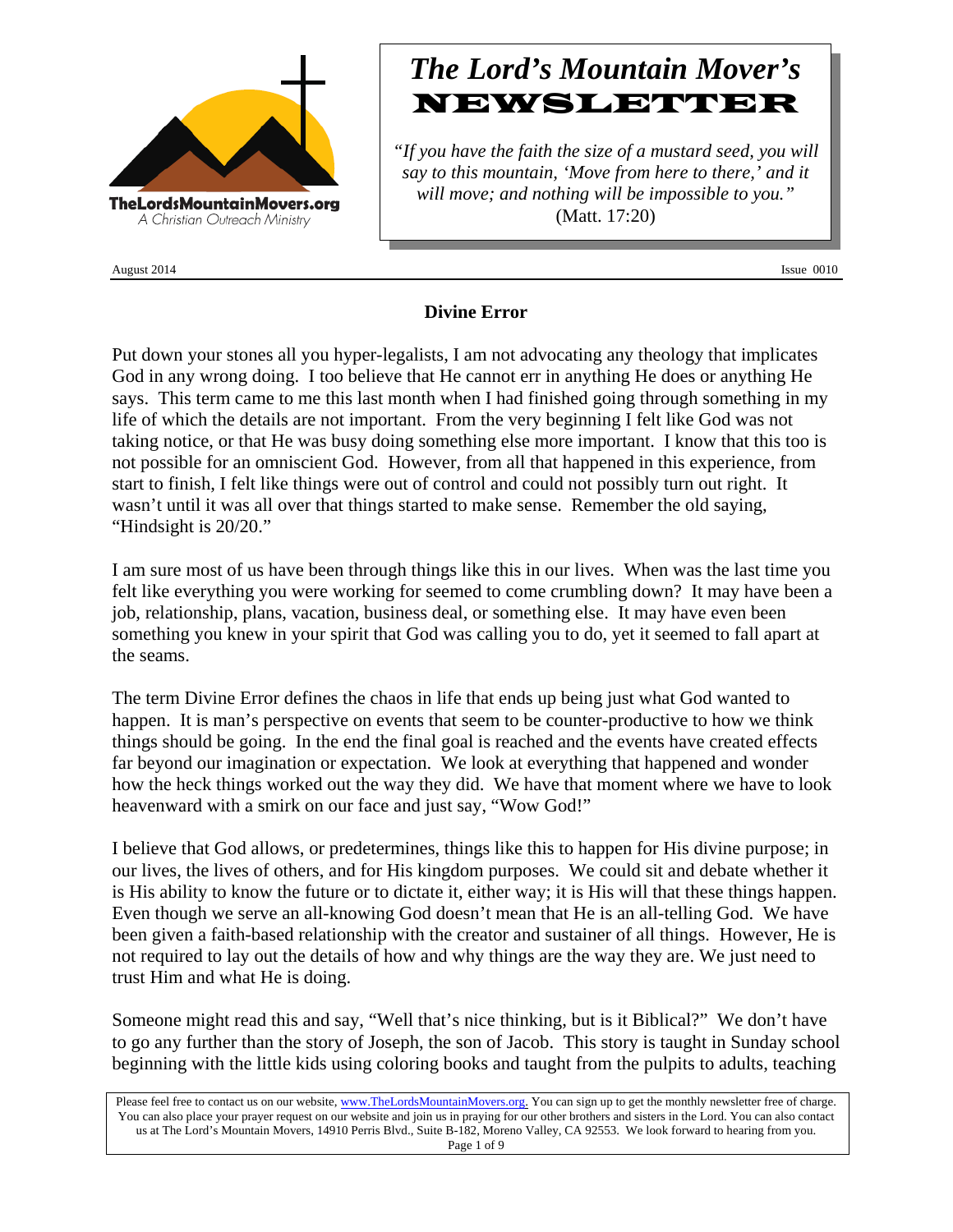life lessons. If any story in the Bible illustrates what I have been sharing, it is this one. God had a goal for Joseph and his life, yet everything from the point of its revelation to its culmination seemed to be counter productive to that goal. Do you remember what he told his brothers in the end, when he realized that God's promise had just come to pass? "What you meant for evil, God meant for good." That's Divine Error. That's people, places, and things being used by God to do His bidding, for His purpose.

If any person in the Bible had reason to doubt God's plan coming to fruition it was Joseph. More things happened in his life that seemed like set backs or outright impossibilities than anyone I know or have heard of. Yet things turned out just the way God said they would. Wow God!

God needs people with determination doing His work. Have you ever wanted something so bad that you kept going after it even though there were many obstacles along the way? Did you give up, or did you push through everything to reach that goal? How did you feel inside once you achieved your goal? Great satisfaction I bet! I also bet that you were a stronger person at the end. You see, if things were easy in life there would be no growth, no strength gained, no can-do spirit for us to face the next challenge in life. We would be lethargic, inert, do-nothings.

Joseph had every human reason to give up, but he needed only one reason to keep moving forward, and that was, he believed in God. I don't know what is going on in your life right now and how big it is doesn't matter one way or the other. What matters is, do you believe in God? Do you trust Him with everything that is going on in your life? Even when you cannot make any sense of the chaos and see no purpose in what is happening, do you trust God? These are the times when the rubber meets the road, when the men and the boys are separated, where victim and victor are made apparent. It is not important who you are, but who you are in Christ.

You may be at the beginning, in the middle, or at the close of some trial or tribulation in your life. If you are a Christian then you have hope as God exercises your faith in Him and His promises for you. Don't give up; keep pushing through to the end. If you can't figure things out, trust that God has everything figured out beforehand. Believe that He is in control when everything seems to be out of control. Everything will work out just as God planned, which is one of the things that makes Him God!

I pray God will bless you in the good times and the bad, when things are smooth and when they are rough. I pray that you will believe in Him even when He seems afar. Trust Him and you will be who you are supposed to be, well-equipped for every good work, a worthy vessel in the hands and house of the King of Kings.

In His service,

Pastor Pete

Please feel free to contact us on our website, www.TheLordsMountainMovers.org. You can sign up to get the monthly newsletter free of charge. You can also place your prayer request on our website and join us in praying for our other brothers and sisters in the Lord. You can also contact us at The Lord's Mountain Movers, 14910 Perris Blvd., Suite B-182, Moreno Valley, CA 92553. We look forward to hearing from you. Page 2 of 9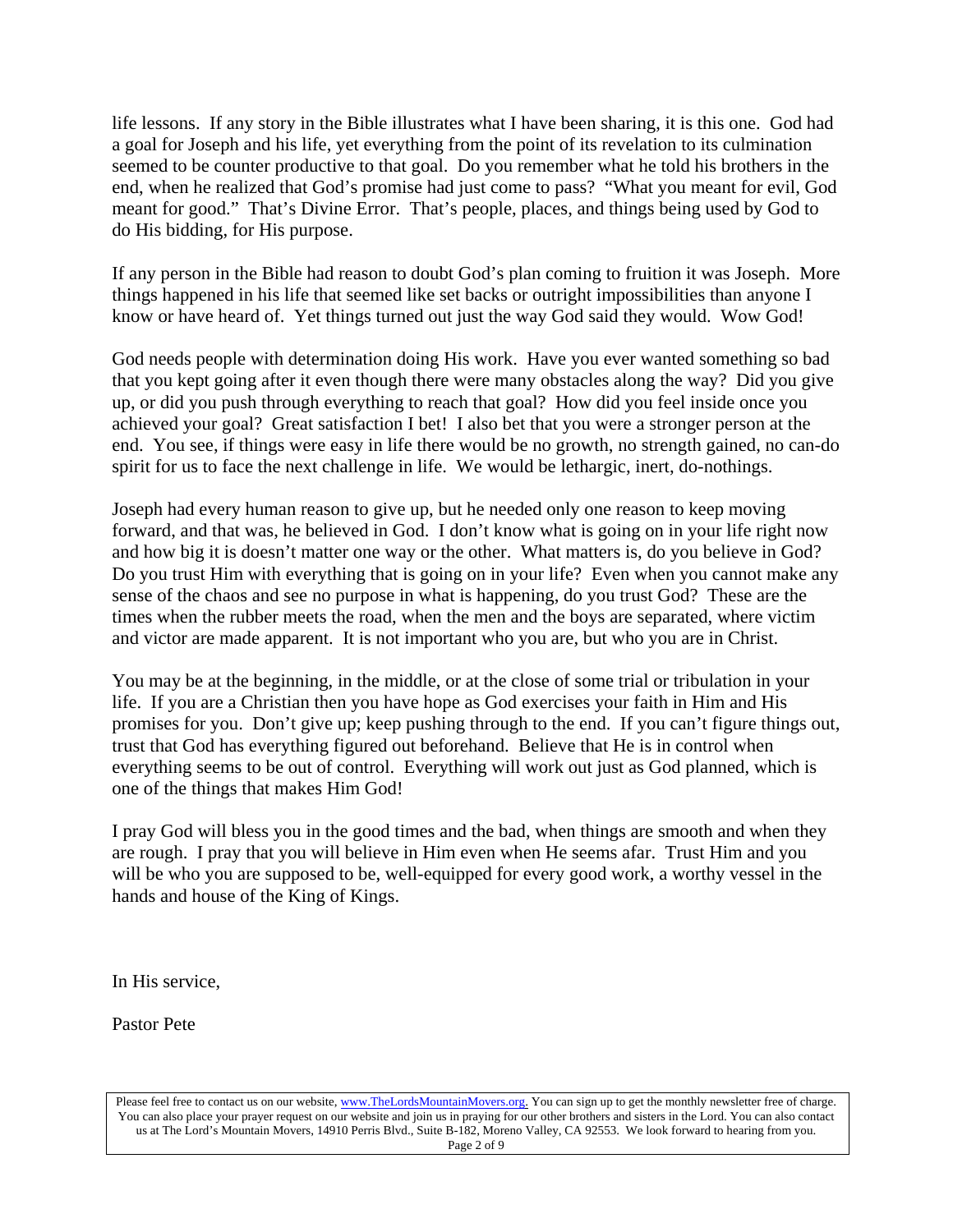Something New! The Lord's Mountain Movers is introducing a new monthly segment called "Be a Barnabas" in our newsletter. Our Director of Editing will be sharing an encouraging message each month in hopes of helping fellow Christians deal with life on God's terms. I pray that you will enjoy and be edified by these words of inspiration.

## BE A BARNABAS (Acts 4:36)

Sometimes we may feel like everything and everyone around us is against us. That no matter how hard we try, it just doesn't seem like God's grace is active in our lives. King David even felt like this at one time in his life, so God recorded the story for us in  $2 \text{ Sam. } 15:1-16:14$ . We can read about what was going on in David's mind at the time in [Psalm 3.](https://www.biblegateway.com/passage/?search=psalms+3&version=NASB) I want to offer you some encouragement right now from David himself:

*"O Lord, how my adversaries have increased! Many are rising up against me. Many are saying of my soul, "There is no deliverance for him in God." Selah. But You, O Lord, are a shield about me, My glory, and the One who lifts my head. I was crying to the Lord with my voice, And He answered me from His holy mountain. Selah. I lay down and slept; I awoke, for the Lord sustains me. I will not be afraid of ten thousands of people Who have set themselves against me round about. Arise, O Lord; save me, O my God! For You have smitten all my enemies on the cheek; You have shattered the teeth of the wicked. Salvation belongs to the Lord; Your blessing be upon Your people! Selah."*

Right away David recounts that many are saying there is no deliverance for him in God. If we go to the world for help, we may be told this same thing. That is one of the wonderful things about being a Christian. You can go directly to God and ask Him for help. You can go directly to His written word to see the patterns concerning His character, and that you can rest assured by faith. Even so, David reminded himself of the truth concerning the character of God, that God is his very *shield*.

As soon as he started recounting the things that God had already done for him in his life, and the communion he had with God, I believe it strengthened him and gave him the fortitude to persevere once again. Instead of looking around him at all his circumstances, he looked up. Difficult situations are good for us, when they bring us to our knees in prayer to God. You can talk to God; you can even cry to God or just speak to Him from your heart if you don't know what to say. David found God always ready to answer his prayer. Our Prayers are always heard through Christ who is seated at the right hand of the Father. Being reminded that God is always with us brings peace in our situations, that when we rest and awaken, we will feel replenished.

Be reminded that it is God who is our very Savior and be sure of salvation. This too, will pass. Share this with someone you know who is going through something difficult. Read the Psalm with them and remember together about the salvation of our God! Be blessed.

## *Brother Daniel Rodney*

Please feel free to contact us on our website, www.TheLordsMountainMovers.org. You can sign up to get the monthly newsletter free of charge. You can also place your prayer request on our website and join us in praying for our other brothers and sisters in the Lord. You can also contact us at The Lord's Mountain Movers, 14910 Perris Blvd., Suite B-182, Moreno Valley, CA 92553. We look forward to hearing from you. Page 3 of 9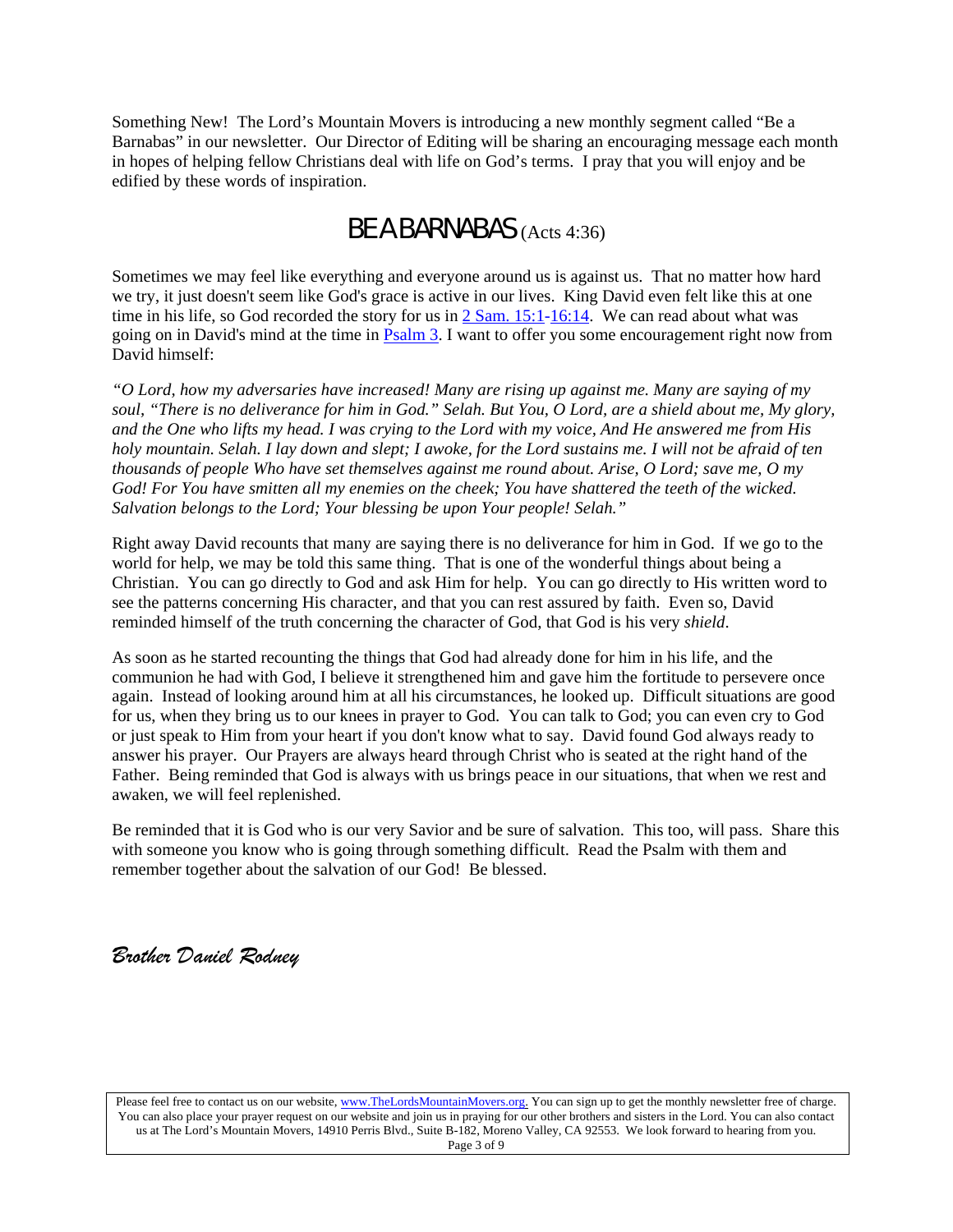### **We want you!**

That's right; the Lord's Mountain Movers Ministry wants you to be a bigger part of what we are doing in God's kingdom. We would like to include something each month from our faithful readers such as; poems, drawings, short testimonials, or other such items. All submissions must be within Christian thinking and acting. We will choose at least one submission each month for inclusion into the monthly newsletter. If your submission does not make it in that month, we will keep it for upcoming issues. You may send your submissions to the address listed at the bottom of this page.

Here is another submitted poem from one of our readers,

#### **Free on the Inside**

In a way I'm free because I have my own thoughts, Those I still have no matter how much the cost. I want to be with you there is no doubt, But when you hide things from me, you lock me out. My mind can't handle secrets from those I love You don't need to protect me, The whole world is full of pain and misery. Speak from your heart to mine, You are all that I have And I hold you close in troubled time. Please don't hide things from me For eventually I will know, It will hurt worse that you hide it, haven't' I told you so? In a way I'm free, because Ii have my own thoughts, Those I still have, no matter the cost. Please don't rob me when it's time to share, Just tell me and hold me, and I'll know that you care. Jesus is my strength; I'll go to Him when I am weak, He knows all things and tells me to come, when it's comfort I seek. Don't hide things from me, for eventually I will know, At the throne of the Father we both can go, Haven't I told you so. In a way I'm free, because I have my own thoughts, Those I still have, no matter the cost. You were here at the start, when this journey began, You already have my heart; won't you please take my hand? There should never be secrets, between loved ones again, You are my family and I love you, you know, haven't I told you so? I'm free on the inside, till you lock me out, I'll be with you someday, there is no doubt *(Grandpa Johnny Lewis)*

Please feel free to contact us on our website, www.TheLordsMountainMovers.org. You can sign up to get the monthly newsletter free of charge. You can also place your prayer request on our website and join us in praying for our other brothers and sisters in the Lord. You can also contact us at The Lord's Mountain Movers, 14910 Perris Blvd., Suite B-182, Moreno Valley, CA 92553. We look forward to hearing from you. Page 4 of 9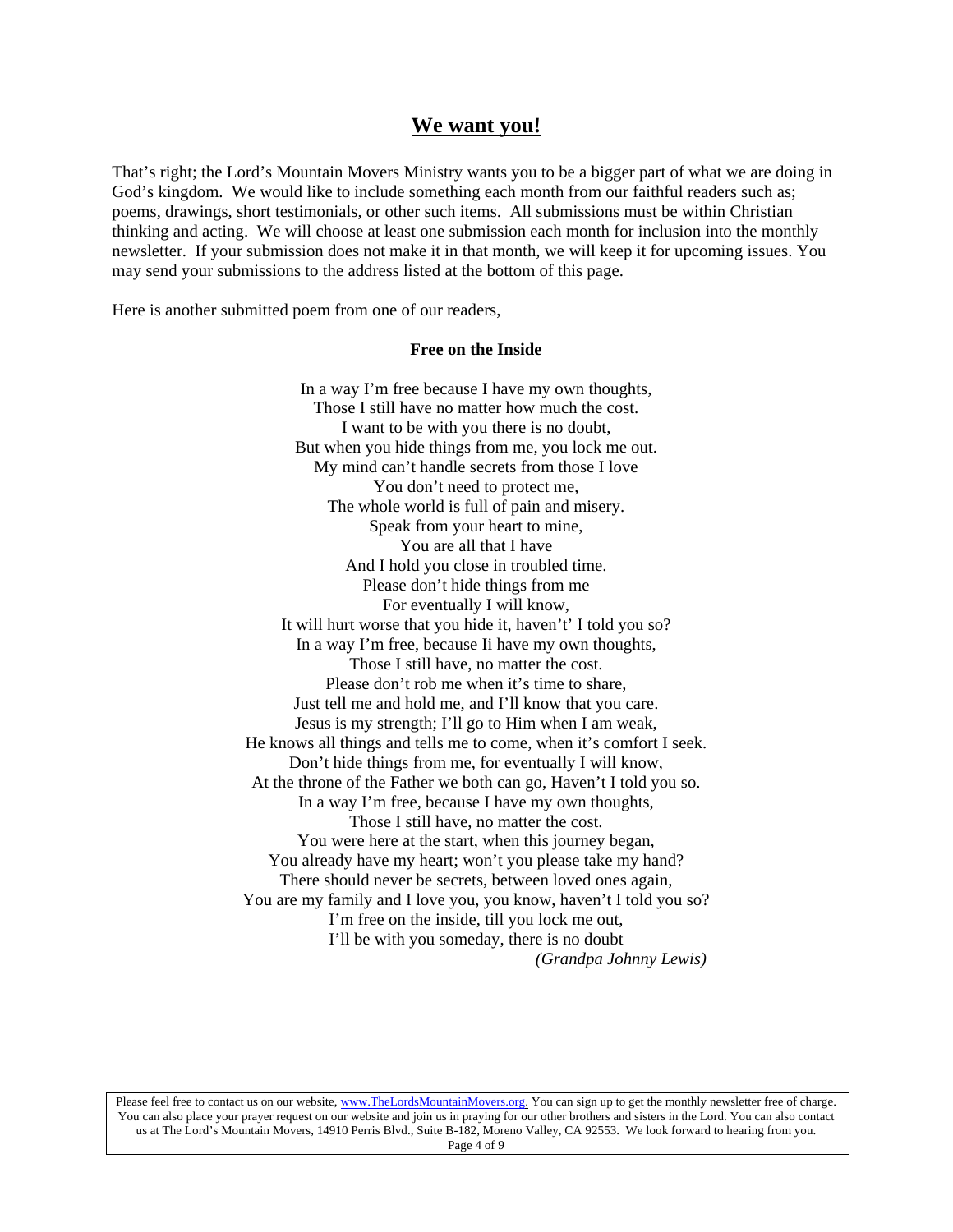

#### **Calvary Church, Santa Ana**

| Kevin S Is in Wasco, pray for his safety and salvation.                                                                                                                                                                                                                                           |  |  |
|---------------------------------------------------------------------------------------------------------------------------------------------------------------------------------------------------------------------------------------------------------------------------------------------------|--|--|
| Kathy Please pray for my sister Patty that she will receive salvation.                                                                                                                                                                                                                            |  |  |
| Bobby CNeeds prayer for his addiction issues. Continues program back to church.                                                                                                                                                                                                                   |  |  |
| David & Jeannie M.<br>Missionaries<br>to KenyaBack on leave pray for housing. Son to attend Moody Bible College, needs prayer. It is hard to<br>leave Africa after 25 years. Pray for Jeannie's mom who was in hospital with heart problems.<br>ANSWERED PRAYER, SHE IS DOING MUCH BETTER NOW.    |  |  |
| Andy H Went home to be with the Lord. Pray for his families comfort.                                                                                                                                                                                                                              |  |  |
| Tim LWent home to be with the Lord. Pray for his families comfort.                                                                                                                                                                                                                                |  |  |
| Chet Has throat cancer and will be undergoing treatments. Recovering, but not singing in the choir yet.                                                                                                                                                                                           |  |  |
| Ralph Recovering from a coma. ANSWERED PRAYER, DOING MUCH BETTER.                                                                                                                                                                                                                                 |  |  |
| Pat M Had serious back surgery and is doing great back at church. (Praise report)                                                                                                                                                                                                                 |  |  |
| Chip CNeeds prayer for a back injury will be seeing a doctor soon.                                                                                                                                                                                                                                |  |  |
| JoannaWent through 12 hour surgery for cancer and needs prayer for recovery.                                                                                                                                                                                                                      |  |  |
|                                                                                                                                                                                                                                                                                                   |  |  |
| Pat PHaving a heart valve replaced. Please pray for her and her family.                                                                                                                                                                                                                           |  |  |
| <b>Liberty Church, Moreno Valley</b>                                                                                                                                                                                                                                                              |  |  |
|                                                                                                                                                                                                                                                                                                   |  |  |
| Baby Mary She is just about six months old and has severe heart problems and needs a transplant.                                                                                                                                                                                                  |  |  |
| The Church Pray that God would meet their financial needs in the coming year.                                                                                                                                                                                                                     |  |  |
| Harold B Needs prayer for his recovery from a broken hip.                                                                                                                                                                                                                                         |  |  |
| MannyHis family is dealing with some illness issues and needs your prayers.                                                                                                                                                                                                                       |  |  |
| Sam B. Needs prayer for his recovery from health problems.<br>ANSWERED PRAYER: IS DOING BETTER AND AT HOME. STILL NEEDS YOUR PRAYERS.                                                                                                                                                             |  |  |
| Please feel free to contact us on our website, www.TheLordsMountainMovers.org. You can sign up to get the monthly newsletter free of charge.<br>You can also place your prayer request on our website and join us in praying for our other brothers and sisters in the Lord. You can also contact |  |  |

us at The Lord's Mountain Movers, 14910 Perris Blvd., Suite B-182, Moreno Valley, CA 92553. We look forward to hearing from you. Page 5 of 9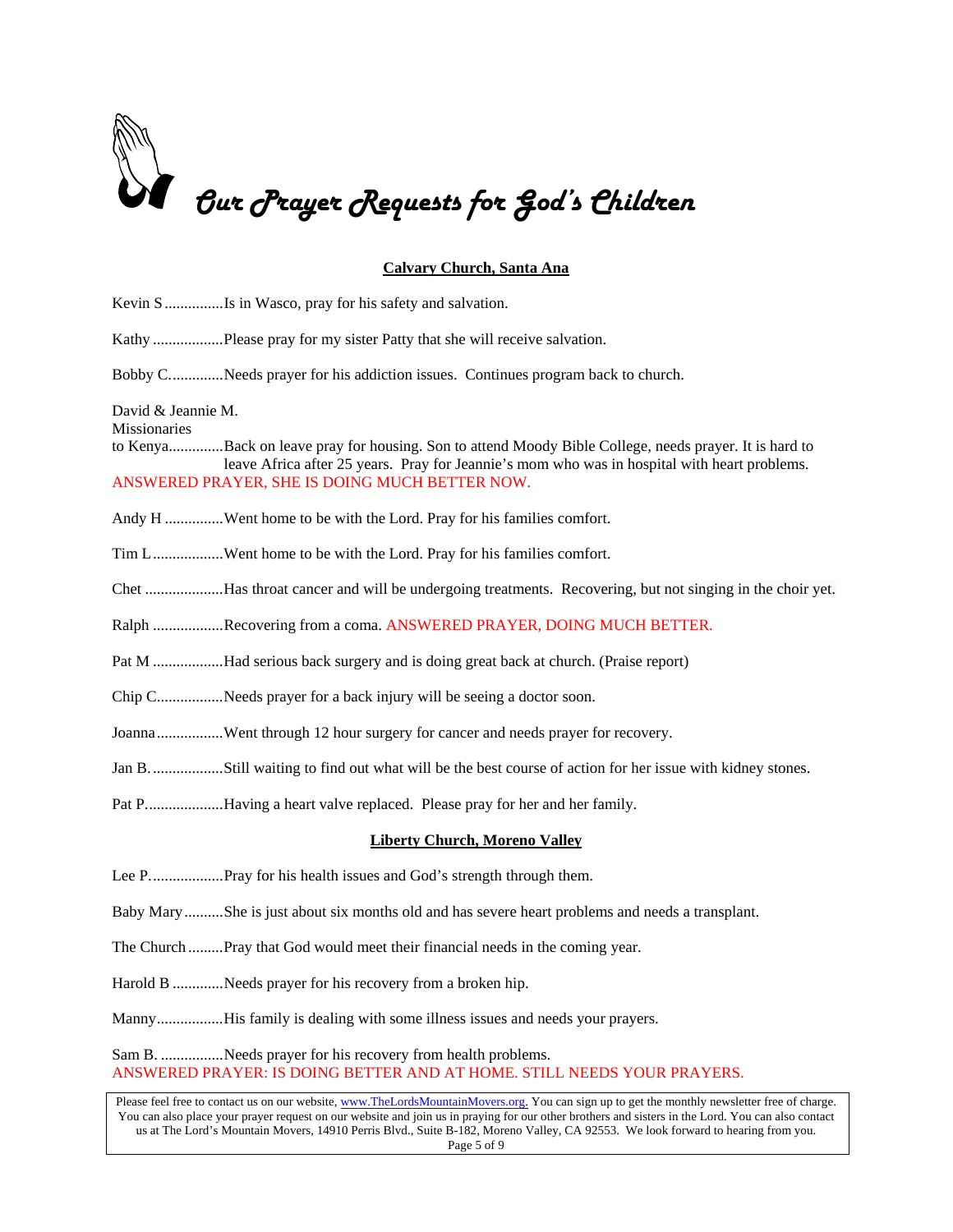#### **Harvest Valley Church, Santa Ynez**

- Congregation ......Pray that God will continue to bless and provide for their needs as they have reached out to so many. They are a real small church that has sent in thousands of life changing Bibles to men in prison. (I personally experienced God working through these gifts.)
- Mary & Bill ........Mary is went through some health issues recently but God chose to keep her with us. Her heart is healthy and we know that it is filled with God's love. The world might have seen that as a problem but not God or us. Amen!

#### **California**

- Joann...................Sister of Robert has stage one cancer and needs your continued prayers.
- David D ..............Pray that God would help him be the husband and father that he couldn't be for the last 15 years. Stay strong in the midst of trials and temptations. Need a job.
- Victor A..............Pray that God would open opportunities for him to begin teaching and preaching again.
- Faye A. ...............That God would bless and guide her in her musical ministry work.
- Carlos R..............Still not able to find a job. Fighting against depression and trying not to lose hope. Please pray for him.
- John B.................Needs prayer for favor with the court system and be vindicated for wrongful conviction.
- Steve L................Praying for wisdom and guidance in fulfilling the ministry God has given him.
- Eddie S. ..............Continued reconciliation with family members.
- Joanne R. ............Pray that God would bless her for her many gifts, prayers, and love for those in need.
- Christine B..........Pray for her as she is fighting cancer, since insurance changes, she is having problems getting coverage for her treatments.
- Daniel R..............That his boss would be saved by faith in Jesus and the business would flourish. Praying for a home church to fellowship in. Salvation of his Dad and brothers. Have more patience with the lost who curse God and Jesus. Wisdom in dealing with legal issues.
- Tom C.................That God would bless him with a more fruitful job so he could be a blessing to others.

#### **Florida**

Scott F.................Pray for resolution to his health issues and the safety of his children who are serving in the armed forces.

#### **Minnesota**

TJ & Julie W.......Pray for God's wisdom in conducting the marriage classes. Julie's continued healing from a bad fall.

#### **North Carolina**

David ..................(Daniel R's. 15 yr. old cousin) – That God would help him make it through his cancer treatments. The leukemia has come back and he is continuing another round of chemo. Pray for his body to withstand current treatment and a bone marrow match when the time comes (Hopefully in June). ANSWERED: David went to be with the Lord on July 1, 2014. Pray for his families comfort.

David's family ....Please pray for them as they grieve the loss of their son and pray that God will fill the tremendous void in their lives that is left from his passing on.

Please feel free to contact us on our website, www.TheLordsMountainMovers.org. You can sign up to get the monthly newsletter free of charge. You can also place your prayer request on our website and join us in praying for our other brothers and sisters in the Lord. You can also contact us at The Lord's Mountain Movers, 14910 Perris Blvd., Suite B-182, Moreno Valley, CA 92553. We look forward to hearing from you. Page 6 of 9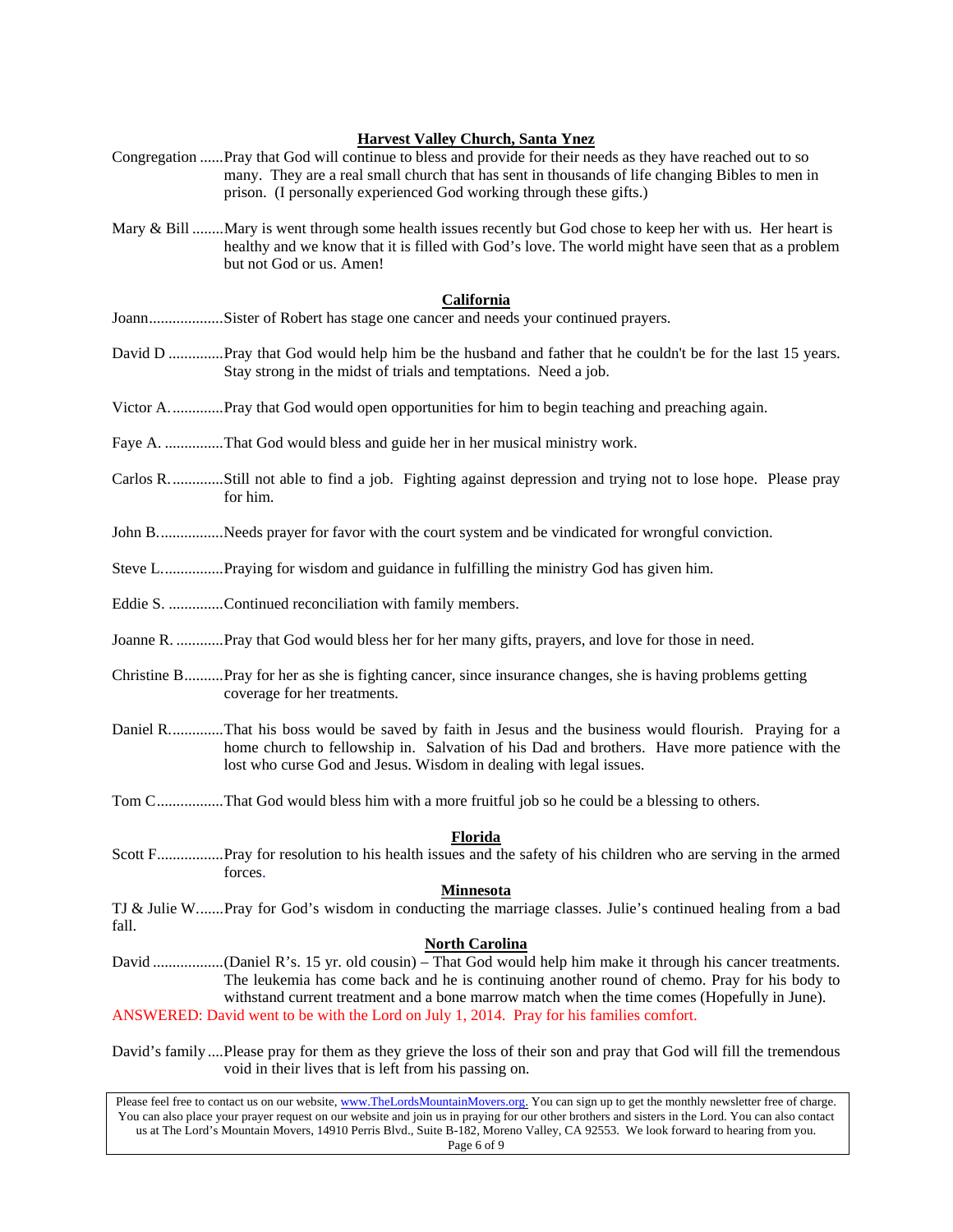|                         | North Dakota                                                                                                                                                         |  |
|-------------------------|----------------------------------------------------------------------------------------------------------------------------------------------------------------------|--|
|                         | Tyler Please pray for Tyler as he seeks direction for his career aspirations. That he would continue doing<br>well in college and in his relationship with the Lord. |  |
|                         |                                                                                                                                                                      |  |
| <b>Washington State</b> |                                                                                                                                                                      |  |
|                         | Stephanie We are praying that the Lord will convict and correct her. She is traveling down the wrong path                                                            |  |
|                         | and has a lot of people who care for her.                                                                                                                            |  |
|                         | Todd S. Needs prayer for patience, discernment, and wisdom, in dealing with someone he really cares for.                                                             |  |
|                         | <b>Wisconsin</b>                                                                                                                                                     |  |
|                         | Jean PPrayer for Dr. White, his family, and his patients as they transition to another healthcare giver. Dr.                                                         |  |
|                         | White is dealing with terminal cancer.                                                                                                                               |  |
|                         | Rick & BethThis Christian couple need your prayers desperately as they face unthinkable circumstances in                                                             |  |
|                         | their lives.                                                                                                                                                         |  |
|                         | Guatemala.                                                                                                                                                           |  |
|                         | Benjamin APraying to get Spanish Bibles for prisoners in Guatemala. Moved into a new area to plant a                                                                 |  |
|                         | Church and doing well. Pray that God would give the increase and provide their needs. Bibles!                                                                        |  |
|                         | <b>Kenya</b>                                                                                                                                                         |  |
|                         | Larry SMissionary to Kenya, is having health issues and needs prayers for strength and healing.                                                                      |  |
|                         |                                                                                                                                                                      |  |
|                         | <b>South Carolina</b>                                                                                                                                                |  |
|                         | Robert MPray for him as he deals with issues from the past. That God would guide him through this                                                                    |  |
|                         | process and be the focus of his life. That God would encourage him and give him an extra dose of<br>hope right now.                                                  |  |
| <b>Ministries</b>       |                                                                                                                                                                      |  |
| The Lord's Mountain     |                                                                                                                                                                      |  |
|                         | Movers Pray for continued direction from God in where He wants the ministry to go and do.                                                                            |  |
|                         |                                                                                                                                                                      |  |
| Acts                    |                                                                                                                                                                      |  |
|                         | FoundationPraying for continued support for their prison ministry.                                                                                                   |  |
| Lost and Found          |                                                                                                                                                                      |  |
|                         | By Jesus Pray that the Lord would bless and increase their ministry. Pray for God to meet their financial                                                            |  |
|                         | needs this coming year. Seeking God's direction for an additional home.                                                                                              |  |
|                         |                                                                                                                                                                      |  |
| <b>Saving Grace</b>     |                                                                                                                                                                      |  |
|                         | HomesGod is bringing opportunities for expansion. Pray for His wisdom and discernment in every<br>decision they face. Pray for their patience in God's timing.       |  |
|                         |                                                                                                                                                                      |  |
|                         | <b>Brothers in Chino</b>                                                                                                                                             |  |
|                         | Facility AThat God would continue to honor and direct their efforts in putting His church in order. Prayer                                                           |  |
|                         | for the chaplain, New Facility Captain, Prayer Team, Brown Card Volunteers, all chapel                                                                               |  |
|                         | programs.<br>PARTIALLY ANSWERED - COMPLETED GUIDELINES AND ESTABLISHED SOUND LEADERSHIP                                                                              |  |
|                         |                                                                                                                                                                      |  |
|                         | Tom HHe wants prayer for greater understanding and knowledge in the word of God. That God will also                                                                  |  |
|                         | guide him as he shares God's word with others. Ex-wife (DeeDee is fighting cancer), Daughter                                                                         |  |
|                         | (Megan) is having a baby girl soon, and his son (Joshua) is in fire fighters school.                                                                                 |  |
|                         | PARTIALLY ANSWERED: DEEDEE IS CANCER FREE! TOM HAS A NEW GRANDBABY GIRL!                                                                                             |  |
|                         |                                                                                                                                                                      |  |
|                         |                                                                                                                                                                      |  |
|                         | Please feel free to contact us on our website, www.TheLordsMountainMovers.org. You can sign up to get the monthly newsletter free of charge.                         |  |

You can also place your prayer request on our website and join us in praying for our other brothers and sisters in the Lord. You can also contact us at The Lord's Mountain Movers, 14910 Perris Blvd., Suite B-182, Moreno Valley, CA 92553. We look forward to hearing from you. Page 7 of 9

## **North Dakota**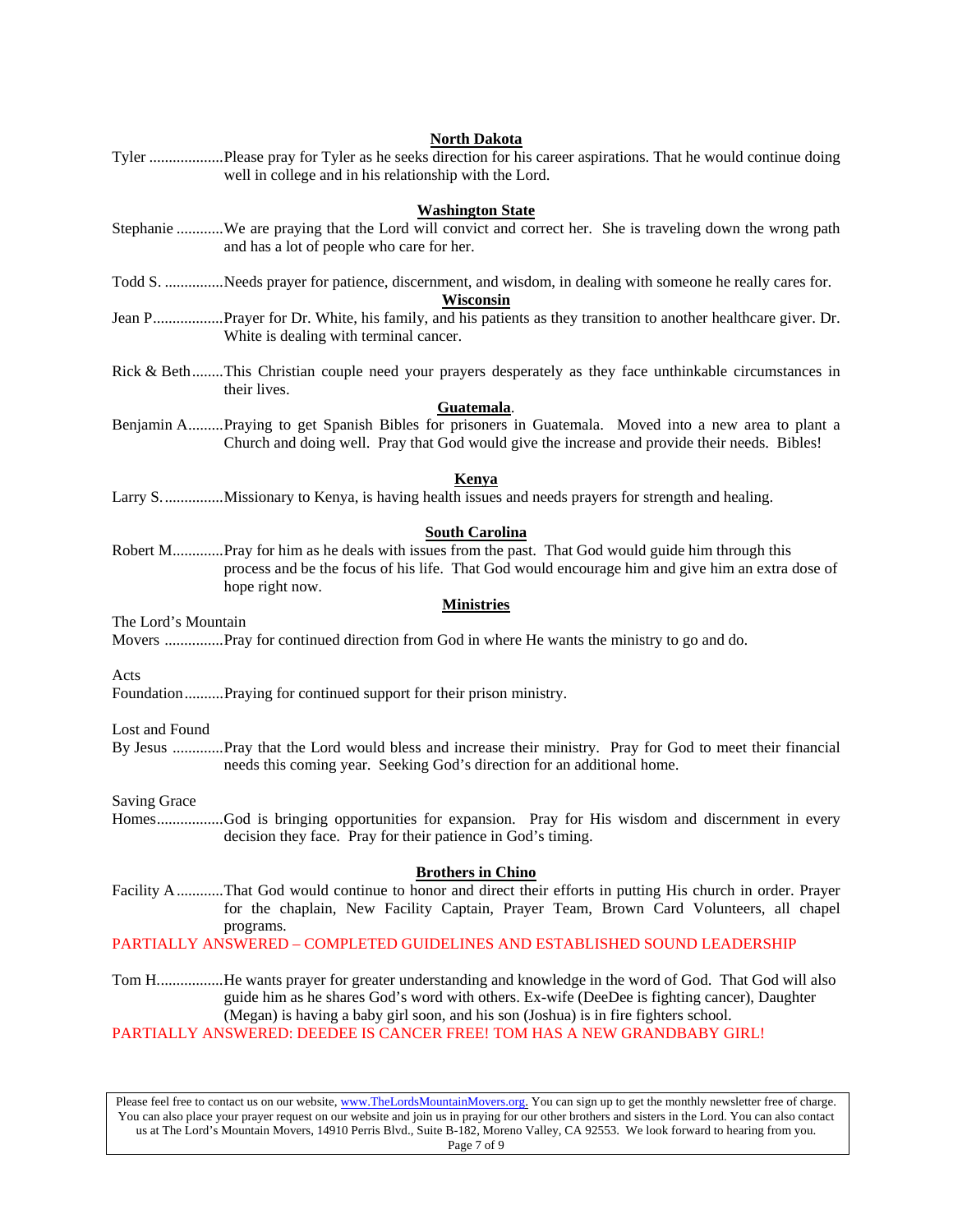Larry K. ..............Pray that he will be guided by the Holy Spirit as he helps to lead the church back under the will of God.

Bob G. ................Pray that God continues to restore family and friends back into his life.

#### **Brothers in Tehachapi**

Gabriel S.............Praying for favor for his writ that was submitted for his release. God's will for his family. Pray for his wife who has a cancerous lump in her breast. His sister and her husband need employment and housing. His older brother who has liver disease.

PARTIALLY ANSWERED, COURT FOUND IN HIS FAVOR, AWAITING FINAL DECISION. GOD WORKING ON OTHER PRAYERS TOO,

Kenny J...............Praying that the door for communication with his children will be opened up. Also that his son Jeff will be delivered from his addiction issues. Kenny needs a place to live upon his release. PARTIALLY ANSWERED: HAS A PLACE TO GO UPON RELEASE.

Tim P ..................Pray for salvation in his family, and restoration with all his family members.

Wallie R..............Prayer that God will continue to guide him towards a release date.

Steven W. ...........Prayer for his legal situation as he sits in AdSeg.

#### **Brothers in Chowchilla**

Johnny L .............His cousin Clifford who has inoperable cancer, childhood friend Ernie Lopez who has stage 4 liver/colon/lung cancer. Prayer for Johnny as he faces his  $12<sup>th</sup>$  parole board hearing, desires peace and trust for his release.

Trinity W. ...........Pray for his families ministry and the men's home they desire to open in God's will.

Ronald W............Wants prayer for his mother and girlfriend as they travel. Financing for a Christian home, and ............................prison reduction.

#### **Brothers in Desert View**

David P. ..............Pray that God will open up the opportunity for him to share God's word with those in his dorm and within the facility.

ANSWERED: GETTING AMPLE OPPORTUNITY TO SHARE WITH OTHERS.

- Greg F.................Sheila (his wife) needs prayer for her health and finances. That he and his wife can work some things out between them. That God will continue to use him. For his finances. Finances for Stephen to go to school (Ministry \$2500) Justin's camp fees (\$1000). Son Joshua who is in prison in Arizona and will be getting out in 2017, needs smooth transition. Pray for "The Cure" ministry, that God would have His way with it.
- Matthew R. Deepen his relationship with God. Prayer for his cousin Johnny and the brothers in Tehachapi. Prayer for Yang's father

#### **Brothers in Mule Creek**

Sebastian M. .......Pray that God will continue to grow him in the confidence of the faith that God has given him.

#### **Brothers in R.J. Donovan**

Gabriel ................Pray for chapel services to run smoother and for the Kairos Program.

Robert Mc...........Pray for healing for Rudy Betsy and Maria (Valley Fever, Carpal Tunnel)

Please feel free to contact us on our website, www.TheLordsMountainMovers.org. You can sign up to get the monthly newsletter free of charge. You can also place your prayer request on our website and join us in praying for our other brothers and sisters in the Lord. You can also contact us at The Lord's Mountain Movers, 14910 Perris Blvd., Suite B-182, Moreno Valley, CA 92553. We look forward to hearing from you. Page 8 of 9